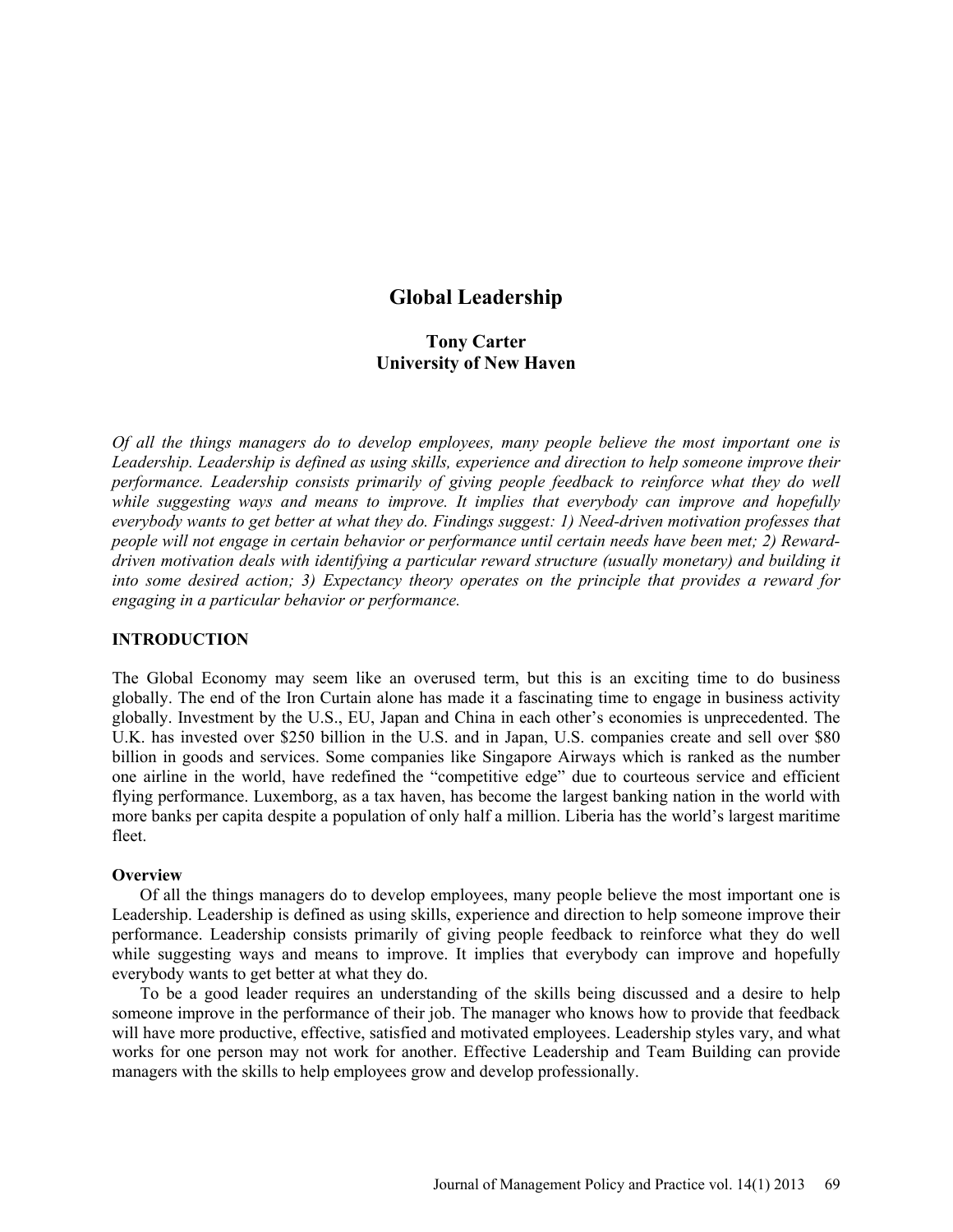In the most effective organizations the manager is more a leader and communicator than a commander and scorekeeper. In effective organizations: monitoring is really about observing sales performance, reviewing call reports and watching employees day-to-day activities; directing is associated largely with helping employees develop their potential, coaching, and training; evaluating is more associated with appraising employees professional development and the quality of presentations, as well as judging sales results; and, rewarding is associated with providing regular feedback and rewards, often non-financial, linked to results frequently the quality of work, not just the quantity.

Such insights are highly significant to examining the role of managers in companies and reacting to the implications for manager recruitment, training and development, and appraisal, particularly in balancing the need for "people" skills and team skills with capabilities in techniques and product/service knowledge.

# **Leadership Model Organize Leadership Decision Making Provide Feedback Identify Needs Frame Ideas Plan of Action**

#### **Leadership**

Managing involves leadership, and tends to be less effective when managers are not effective leaders. Leadership involves setting a direction and sustaining a course of action to get there while influencing and inspiring commitment from others to help reach that desired direction.

*Leadership* is the use of influence over the behavior of others to encourage them to achieve certain objectives. True leadership deals with ideas about what to do, providing a sense of vision and optimism. Leaders have a commitment to see their objectives through to conclusion. Many possess charisma—the intangible ability to evoke strong positive emotion in others.

#### **Types of leadership**

Feedback is usually given in terms of the most contemporary leadership theories. Two types of leadership commonly seen are: *transformational and transactional*. Transactional leadership is the more traditional and common approach. Here, feedback is the key transactional leader behavior, since it involves an exchange between the leader and the follower where you as sales manager provide rewards in return for the salesperson's efforts. Transactional leaders approach people with the philosophy of "If you do this for me, I'll do something for you," similar to a business deal.

Transformational leadership is associated with leaders who influence people who perform well beyond expectations. Transformational leaders inspire others to strive to do better. Such leadership by example, or role modeling, salespeople will emulate your work habits, attitudes and goals and will not go "above and beyond" if you, as their manager, are not willing to do the same. When you are managing your people you have a profound effect on them because you by your actions express a set of values and beliefs that you want them to follow. When you manage you model a value system for your salespeople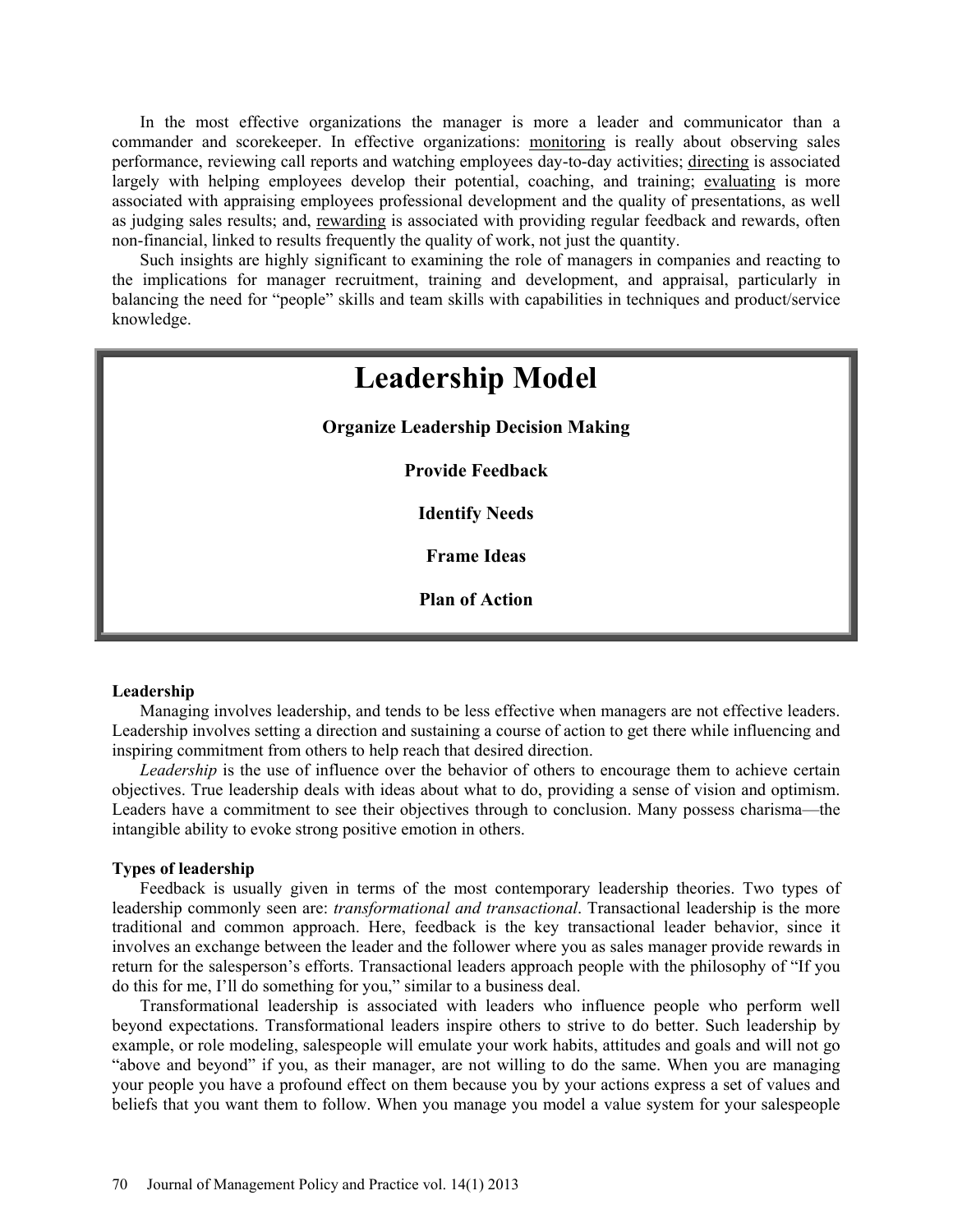which should be consistent with the goals of the organization. When your salespeople regard you favorably and respect you, they will emulate you for the benefit of the organization. Transformational leaders also:

- 1. identify themselves as charge agents;
- 2. are courageous;
- 3. believe in the people that they work with;
- 4. are value driven and principled;
- 5. are willing to grow and learn;
- 6. can deal with complexity and uncertainty; and are risk takers. he performance of their job. The manager who knows how to provide that feedback will have more productive, effective, satisfied and motivated employees.

#### **Benefits of Effective Leadership**

Through continual supervision, guidance, training, and feedback as a sales manager, employees will be able to reach their full potential. Leadership is universally recognized as one of the most competitive tools that any organization can have to help salespeople maximize their potential. You empower and instill confidence in each salesperson through effective leadership which motivates them to continue to improve. Leading creates trust building, which encourages cohesiveness and teamwork in the sales organization. When you provide feedback it has been shown to significantly influence a salesperson's role clarity, job satisfaction, motivation and performance, especially when positive feedback, praise or recognition are given.

### **Qualities of Effective Leadership**

*"A good leader will make his players see what they can be rather than what they are."* 

*Ara Parasheghian*

The problem for many managers is that most are unaware of the ineffective behaviors they bring to the table in their role as leader. Some of the common problems that sales people cite about their managers include:

- Giving insufficient directions or unclear goals
- **Employing poor communications skills**
- Practicing ineffective listening skills
- **Practicing inadequate feedback skills**
- Using an inappropriate leadership style

So, then, if this is what it means to be an ineffective coach, what are the qualities of an effective coach?

Most of us, when we hear the term "leader" think of those people behind the scenes of most popular sporting events. They are the people who inspire us to be the best we can be. It's the person who recognizes our potential, says just the right thing and gives us that little extra boost. A teacher, a mentor, a parent, a friend; all these people are leaders.

When we think about athletic coaches whom we admire, names like Vince Lombardi and Don Shula come to mind. These men led their teams to victory by unflinchingly knowing their objective and bringing out the best in each player in order to achieve that objective. Every day in business, sales managers take on the role of coach. Just look good athletic coaches who manage their teams from the sidelines, managers as coaches are "always in the game." They are always paying attention to what's going on, praising their employees successes and ready to give direction and feedback at the appropriate time. Effective coaches possess certain qualities. They: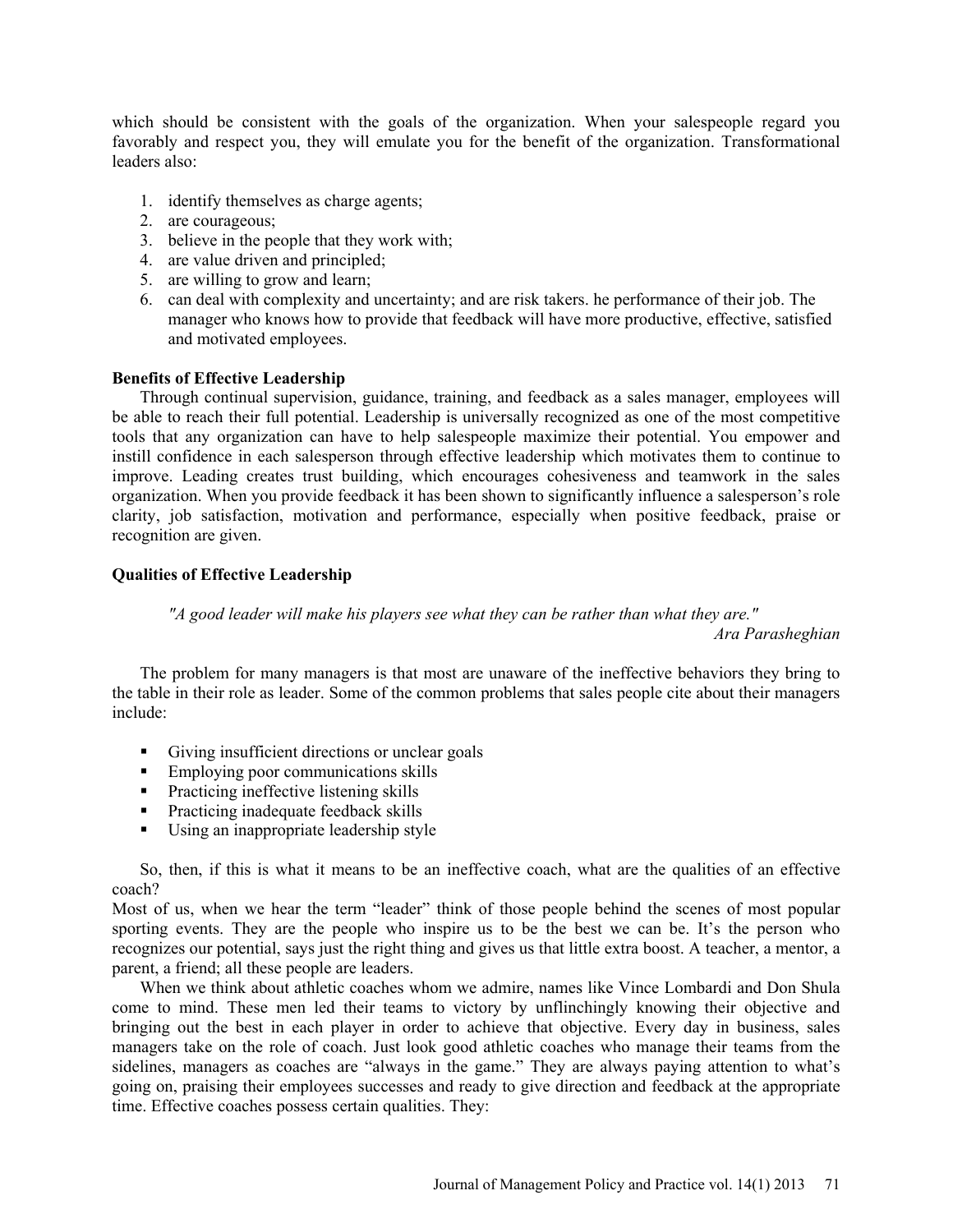- have a clear vision
- **Example 3** inspire and motivate, and
- lead by example

## **THE MANAGER'S ROLES**

## **Motivation**

Most sales managers use motivational techniques to improve the performance levels of the sales force because motivation and morale have particular importance with those involved in the sales effort. Motivation is the amount of effort that a person puts into achieving a task. Morale involves the mental and emotional response that individuals express about their particular work environment.

The conditions that can cause problems with motivation and morale entail employee satisfaction, career security, compensation, job enrichment, good work environment, and a general feeling by employees that their efforts are being appreciated. When these components are present, salespeople will feel good about their performance. In fact, when motivated, the sales force may not only perform at expected levels but go beyond and do more than asked. An interesting study was recently done titled "Do You Know What Motivates Your Staff?" In looking at the top five motivational criteria managers ranked the following:

- 1. Compensation
- 2. Job security
- 3. Growth opportunities
- 4. Good working conditions
- 5. Interesting work

This contrasted with the employees and salespeople's rankings in order of importance, they listed the following:

- 1. Interesting work
- 2. Appreciation by management
- 3. Being well informed
- 4. Job security
- 5. Compensation

# **CONCLUSION**

Some tools that can be of help to know what motivation ideas are:

- Need-driven motivation professes that people will not engage in certain behavior or performance until certain needs have been met. These various needs and their impact on motivation levels were recognized by psychologist Abraham Maslow. He believed that a "hierarchy of needs" starts with meeting physiological needs, such as food, drink, shelter, then progresses toward esteem, self-actualization, knowledge, and beauty. This might apply to a salesperson who has an interesting job and feels motivated to perform because of the sense of prestige and pride that it gives him or her.
- *Reward-driven motivation* deals with identifying a particular reward structure (usually monetary) and building it into some desired action.
- *Expectancy theory* operates on the principle that provides a reward for engaging in a particular behavior or performance. When the reward is valued by the employee, he or she will be motivated to perform. With reward-driven motivation, the things that get rewarded are the things that get done. By rewarding salespersons in the way they want to be rewarded, such as a salary raise, they many perform better and feel better about what they are doing.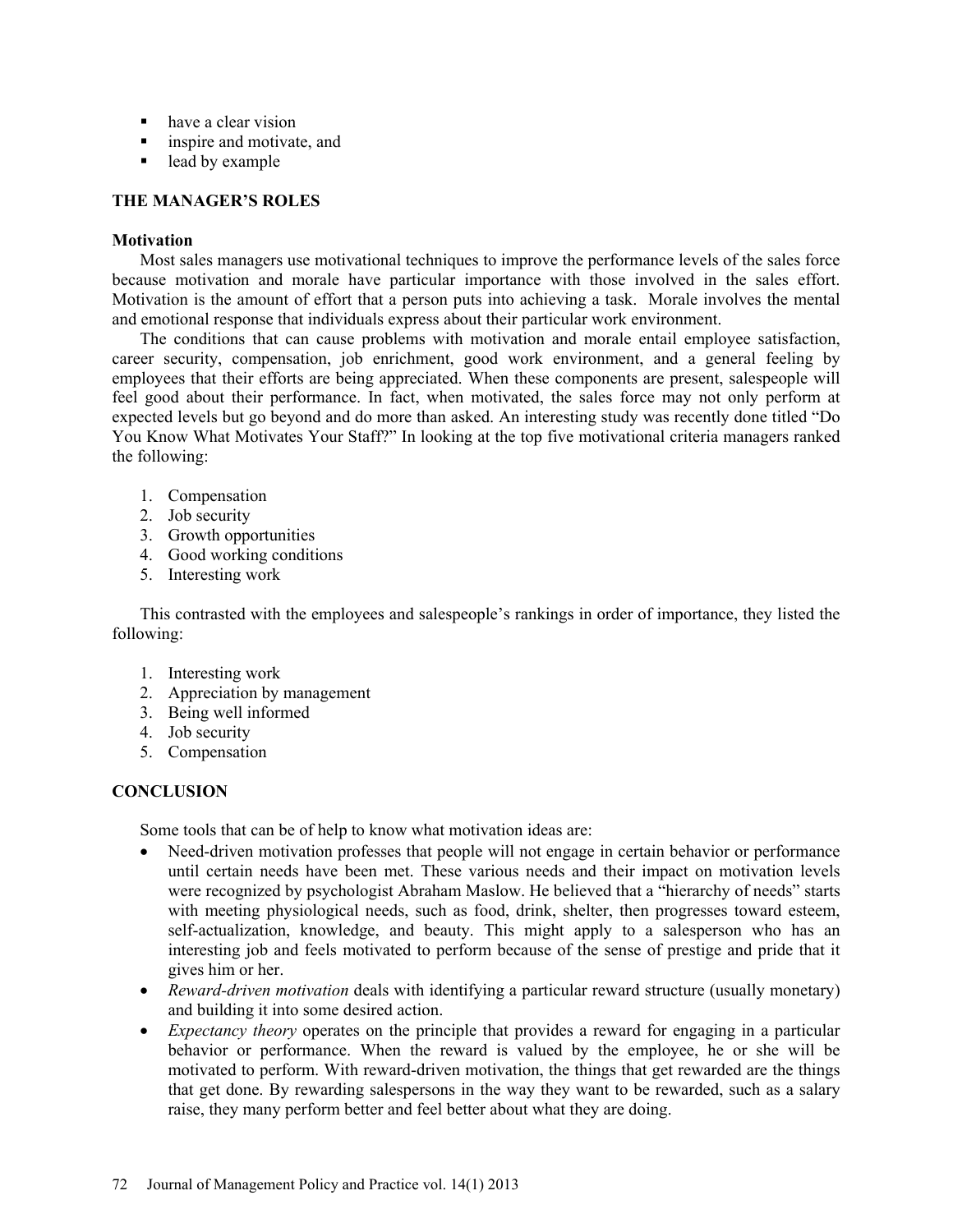### **REFERENCES**

Anderson, J.C. and Narus, J.A. (1990). A Model of Distributor Firm and Manufacturing Firm Working Partnerships", *Journal of Marketing*, Vol. 48, January, p.42-58.

Bachrach, B. (April, 1995). "Trust Me", *Selling Power*, Volume 15 Number 3, p. 58-59.

Bacon, Terry (2003). "Helping People Change", *Industrial and Commercial Training*, Volume 35, Number 2, .

Bitran, G., and Hoech, J. (1990). "The Humanization of Service: Respect at the Moment of Truth". *Sloan Management Review, Vol. 31*, No. 4, p. 89-96.

Bowen, D.E. & Lawler, E.E. (1992). "The Empowerment of Service Workers: What, Why, How and When", *Sloan Management Review*, Vol. 33, No. 3, p. 31-39.

Brocato, Rich (2003). "Coaching for Improvement: An Essential Role for Team Leaders and Managers", *Journal for Quality and Participation*, Volume 26, Number 1, Spring.

Carter, Tony, "Contemporary Sales Force Management", Haworth Press, 1997.

Carter, Tony, "Sales Force Management: A Contemporary Approach", JAICO Press, 2003.

Carter, Calvin & Carter, Tony (2011). " Quanxi and Management Performance", *Asia Journal of Sustainability and Entrepreneurship*, Vol. 7, No.3, October, .

Carter, Calvin & Carter, Tony (2012). "Why Loyalty Works", *Journal of Management Policy and Performance*, Vol.13 No.2, .

Castleberry, Stephen & Shepherd, C. David (Winter, 1993). "Effective Interpersonal Listening and Personal Selling", *Journal of Personal Selling and Sales Management*, Vol. 13, No. 1.

Comer, L. & Drollinger, T (1999). "Active Empathetic Listening and Selling Success: A Conceptual Framework", *Journal of Personal Selling and Sales Management*, Vol.19, No. 1, p. 15

Freas, Alyssa & Stratford, Sherman (2004). "Wild West of Executive Coaching", *Harvard Business Review*, Volume 84, Number 11, November, .

Fournier, Susan & Mack, David (October, 1999). "Rediscovering Satisfaction", *Journal of Marketing*, Vol. 63, p. 5-23

Galford, Robert & Drapeau, Anne (February, 2003). "The Enemies of Trust", *Harvard Business Review*, Vol. 81, No. 2, p. 89-95.

Heskett, J., Sasser, W., and Hart, C. (1990). *Service Breakthroughs: Changing the Rules of the Game.* New York: The Free Press, A Division of MacMillan, Inc.

Joni, Saj-Nicole (March, 2004). "The Geography of Trust", *Harvard Business Review*, Vol. 82, No. 3, p. 82-88.